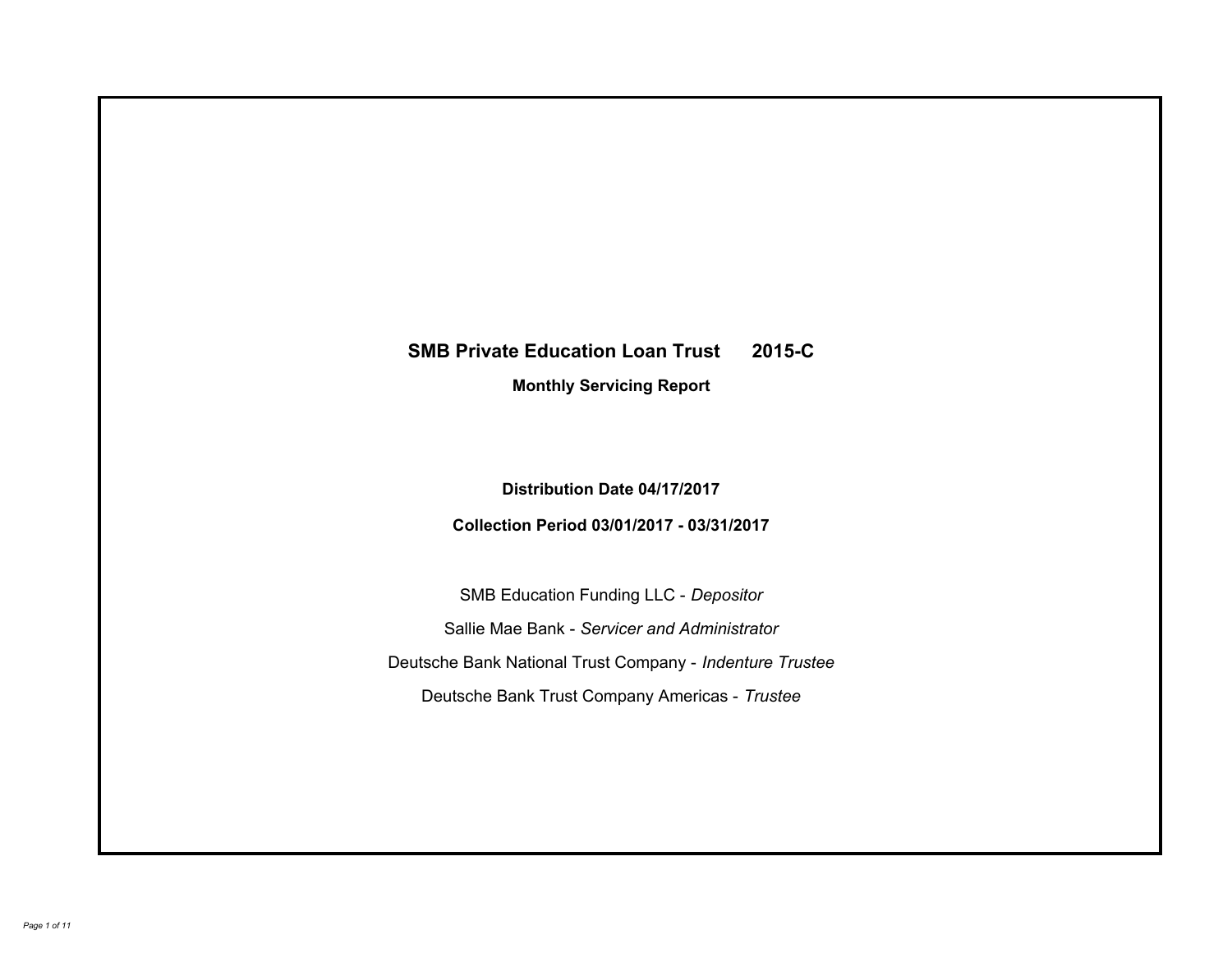| Α           | <b>Student Loan Portfolio Characteristics</b> |                                                                                                     | <b>Settlement Date</b><br>10/27/2015 | 02/28/2017           | 03/31/2017           |
|-------------|-----------------------------------------------|-----------------------------------------------------------------------------------------------------|--------------------------------------|----------------------|----------------------|
|             | <b>Principal Balance</b>                      |                                                                                                     | \$693,787,197.00                     | \$611,291,171.71     | \$602,573,687.49     |
|             | Interest to be Capitalized Balance            |                                                                                                     | 55,852,621.68                        | 38,297,750.37        | 37,315,858.77        |
|             | Pool Balance                                  |                                                                                                     | \$749,639,818.68                     | \$649,588,922.08     | \$639,889,546.26     |
|             | Weighted Average Coupon (WAC)                 |                                                                                                     |                                      |                      |                      |
|             |                                               | WAC1 (Contractual Interest Rate on the Loan)                                                        | 8.28%                                | 8.69%                | 8.78%                |
|             |                                               | WAC2 (Average of Applicable Interest Rate)                                                          | 8.28%                                | 8.67%                | 8.75%                |
|             |                                               | WAC3 (Average of Actual Interest Rate)                                                              | 8.22%                                | 8.59%                | 8.68%                |
|             | Weighted Average Remaining Term               |                                                                                                     | 127.00                               | 121.31               | 121.06               |
|             | Number of Loans                               |                                                                                                     | 65,154                               | 57,091               | 56,369               |
|             | Number of Borrowers                           |                                                                                                     | 45,614                               | 40,218               | 39,741               |
|             | Pool Factor                                   | Since Issued Total Constant Prepayment Rate (1)                                                     |                                      | 0.866534709<br>8.11% | 0.853595994<br>8.42% |
|             |                                               |                                                                                                     |                                      |                      |                      |
| B           | <b>Debt Securities</b>                        | Cusip/Isin                                                                                          | 03/15/2017                           |                      | 04/17/2017           |
|             | A1                                            | 78448RAA4                                                                                           | \$54,862,531.28                      |                      | \$43,375,105.30      |
|             | A <sub>2</sub> A                              | 78448RAB2                                                                                           | \$207,000,000.00                     |                      | \$207,000,000.00     |
|             | A2B                                           | 78448RAC0                                                                                           | \$100,000,000.00                     |                      | \$100,000,000.00     |
|             | A <sub>3</sub>                                | 78448RAD8                                                                                           | \$75,000,000.00                      |                      | \$75,000,000.00      |
|             | B                                             | 78448RAE6                                                                                           | \$70,000,000.00                      |                      | \$70,000,000.00      |
|             | C                                             | 78448RAF3                                                                                           | \$50,000,000.00                      |                      | \$50,000,000.00      |
|             |                                               |                                                                                                     |                                      |                      |                      |
| $\mathbf C$ | <b>Certificates</b>                           | <b>Cusip/Isin</b>                                                                                   | 03/15/2017                           |                      | 04/17/2017           |
|             | Residual                                      | 78448R106                                                                                           | \$100,000.00                         |                      | \$100,000.00         |
|             |                                               |                                                                                                     |                                      |                      |                      |
| D           | <b>Account Balances</b>                       |                                                                                                     | 03/15/2017                           |                      | 04/17/2017           |
|             | Reserve Account Balance                       |                                                                                                     | \$1,884,455.00                       |                      | \$1,884,455.00       |
|             |                                               |                                                                                                     |                                      |                      |                      |
| E           | <b>Asset / Liability</b>                      |                                                                                                     | 03/15/2017                           |                      | 04/17/2017           |
|             | Overcollateralization Percentage              |                                                                                                     | 14.27%                               |                      | 14.77%               |
|             | Specified Overcollateralization Amount        |                                                                                                     | \$194,876,676.62                     |                      | \$191,966,863.88     |
|             | Actual Overcollateralization Amount           |                                                                                                     | \$92,726,390.80                      |                      | \$94,514,440.96      |
|             |                                               | (1) For additional information, see 'Since Issued CPR Methodology' found on page 11 of this report. |                                      |                      |                      |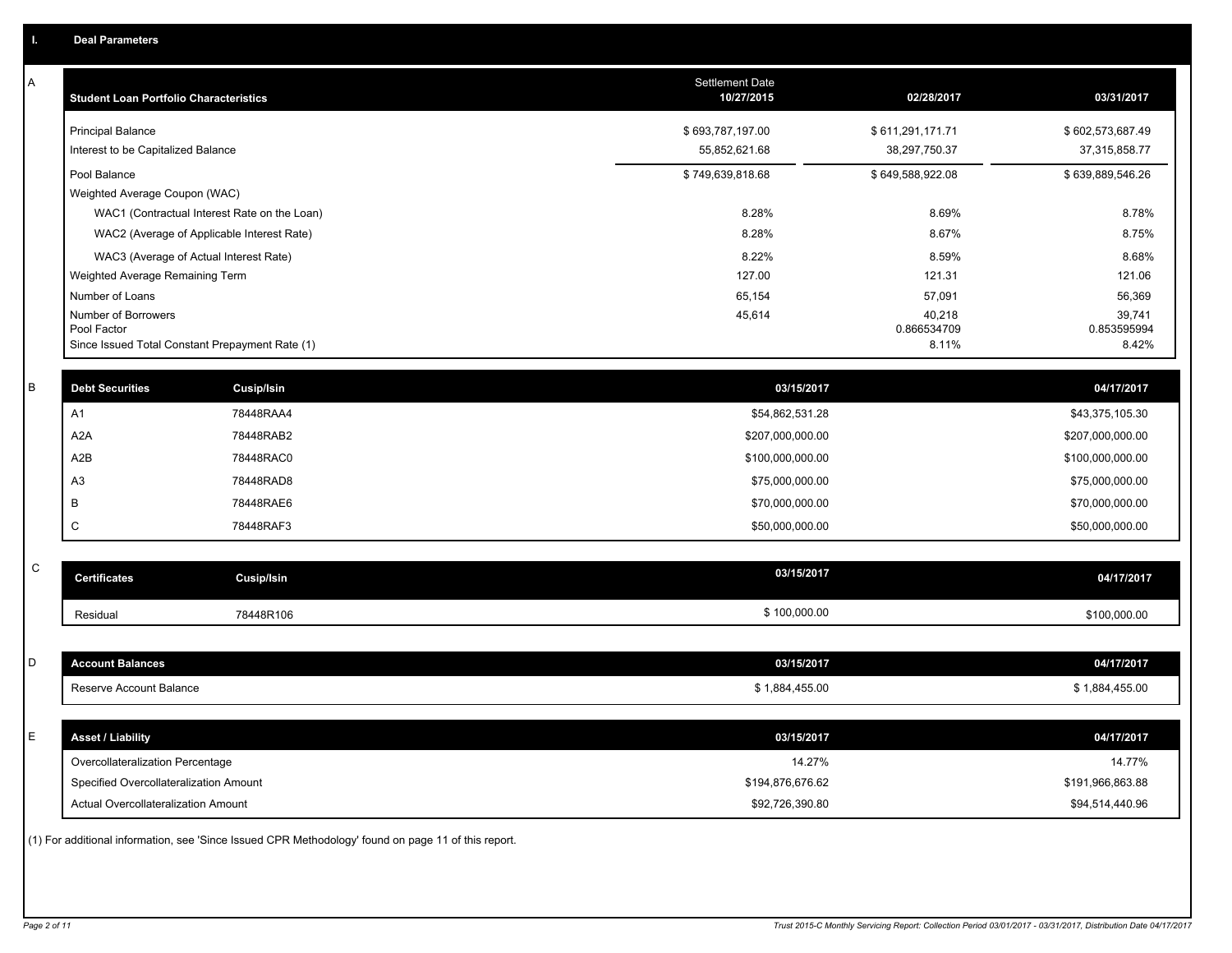# **II. 2015-C Trust Activity 03/01/2017 through 03/31/2017**

| A | <b>Student Loan Principal Receipts</b>                           |                 |  |
|---|------------------------------------------------------------------|-----------------|--|
|   | <b>Borrower Principal</b>                                        | 10,404,286.94   |  |
|   | <b>Consolidation Activity Principal</b>                          | 0.00            |  |
|   | Seller Principal Reimbursement                                   | 0.00            |  |
|   | Servicer Principal Reimbursement                                 | 0.00            |  |
|   | Delinquent Principal Purchases by Servicer                       | 0.00            |  |
|   | <b>Other Principal Deposits</b>                                  | 0.00            |  |
|   | <b>Total Principal Receipts</b>                                  | \$10,404,286.94 |  |
| В | <b>Student Loan Interest Receipts</b>                            |                 |  |
|   | Borrower Interest                                                | 2,831,902.82    |  |
|   | <b>Consolidation Activity Interest</b>                           | 0.00            |  |
|   | Seller Interest Reimbursement                                    | 0.00            |  |
|   | Servicer Interest Reimbursement                                  | 0.00            |  |
|   | Delinquent Interest Purchases by Servicer                        | 0.00            |  |
|   | <b>Other Interest Deposits</b>                                   | 0.00            |  |
|   | <b>Total Interest Receipts</b>                                   | \$2,831,902.82  |  |
| C | <b>Recoveries on Realized Losses</b>                             | \$27,944.50     |  |
| D | <b>Investment Income</b>                                         | \$5,935.73      |  |
| Ε | <b>Funds Borrowed from Next Collection Period</b>                | \$0.00          |  |
| F | <b>Funds Repaid from Prior Collection Period</b>                 | \$0.00          |  |
| G | Loan Sale or Purchase Proceeds                                   | \$0.00          |  |
| н | Initial Deposits to Distribution Account                         | \$0.00          |  |
|   | <b>Excess Transferred from Other Accounts</b>                    | \$0.00          |  |
| J | <b>Borrower Benefit Reimbursements</b>                           | \$0.00          |  |
| Κ | <b>Other Deposits</b>                                            | \$0.00          |  |
| L | <b>Other Fees Collected</b>                                      | \$0.00          |  |
| М | <b>AVAILABLE FUNDS</b>                                           | \$13,270,069.99 |  |
| N | Non-Cash Principal Activity During Collection Period             | \$1,686,802.72  |  |
| O | Aggregate Purchased Amounts by the Depositor, Servicer or Seller | \$0.00          |  |
| P | Aggregate Loan Substitutions                                     | \$0.00          |  |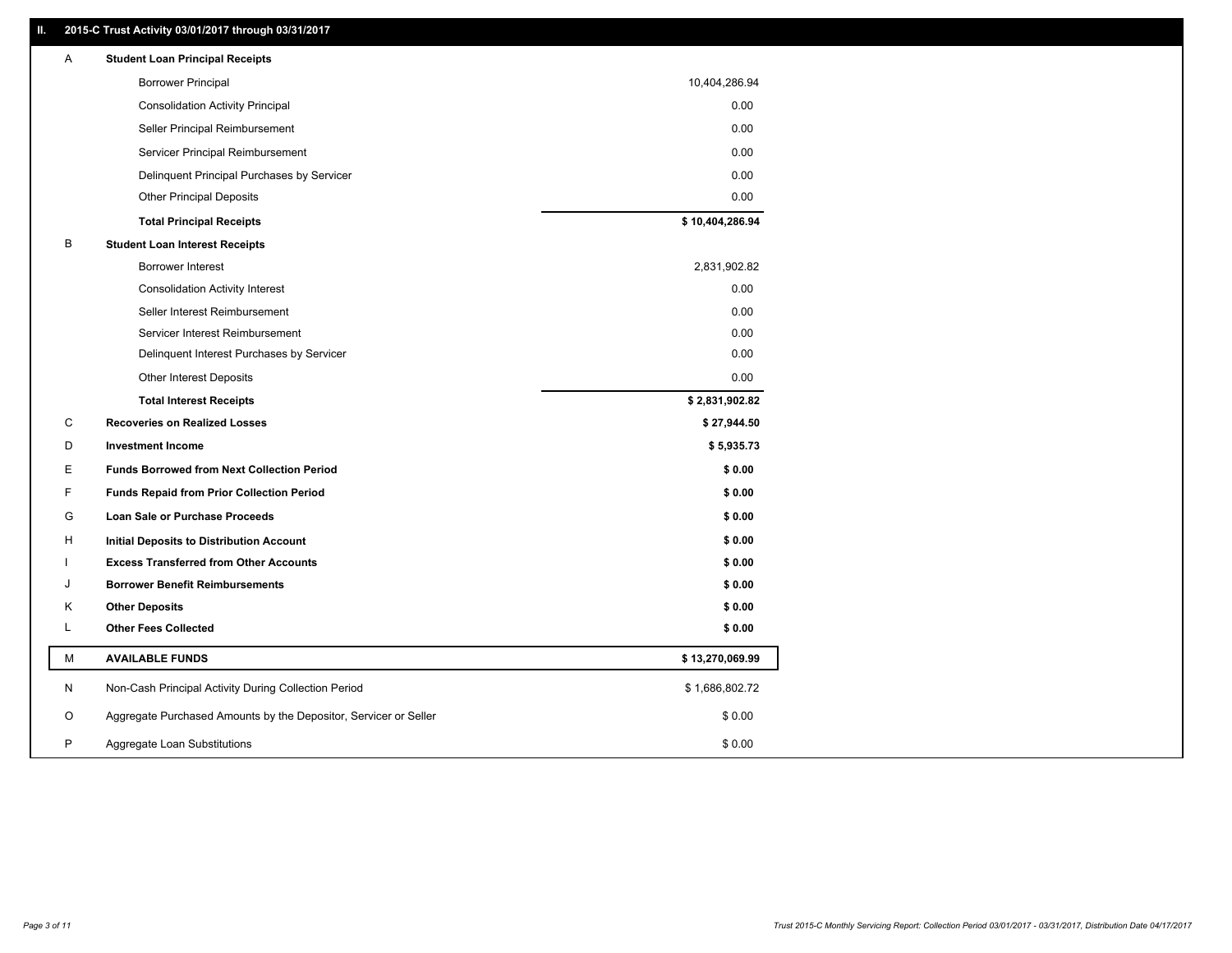|                   |                       |                          |         |                                                           | <b>Loans by Repayment Status</b> |                            |                          |         |                                                                  |                |                            |
|-------------------|-----------------------|--------------------------|---------|-----------------------------------------------------------|----------------------------------|----------------------------|--------------------------|---------|------------------------------------------------------------------|----------------|----------------------------|
|                   |                       |                          |         | 03/31/2017                                                |                                  |                            |                          |         | 02/28/2017                                                       |                |                            |
|                   |                       | <b>Wtd Avg</b><br>Coupon | # Loans | Principal and<br><b>Interest Accrued</b><br>to Capitalize | % of Principal                   | % of Loans in<br>Repay (1) | <b>Wtd Avg</b><br>Coupon | # Loans | <b>Principal and</b><br><b>Interest Accrued</b><br>to Capitalize | % of Principal | % of Loans in<br>Repay (1) |
| INTERIM:          | IN SCHOOL             | 9.55%                    | 6,352   | \$85,572,090.48                                           | 13.373%                          | $-$ %                      | 9.45%                    | 6,400   | \$85,842,694.00                                                  | 13.215%        | $-$ %                      |
|                   | GRACE                 | 9.41%                    | 1,660   | \$21,953,421.67                                           | 3.431%                           | $-$ %                      | 9.28%                    | 2,056   | \$27,948,020.63                                                  | 4.302%         | $-$ %                      |
|                   | <b>DEFERMENT</b>      | 9.37%                    | 2,665   | \$30,873,274.70                                           | 4.825%                           | $-$ %                      | 9.27%                    | 2,647   | \$30,089,640.74                                                  | 4.632%         | $-$ %                      |
| <b>REPAYMENT:</b> | <b>CURRENT</b>        | 8.43%                    | 43,070  | \$464,609,453.08                                          | 72.608%                          | 92.646%                    | 8.34%                    | 43,306  | \$468,828,210.83                                                 | 72.173%        | 92.707%                    |
|                   | 31-60 DAYS DELINQUENT | 9.16%                    | 569     | \$7,425,196.91                                            | 1.160%                           | 1.481%                     | 8.88%                    | 625     | \$7,879,099.41                                                   | 1.213%         | 1.558%                     |
|                   | 61-90 DAYS DELINQUENT | 9.12%                    | 259     | \$3,416,750.52                                            | 0.534%                           | 0.681%                     | 9.15%                    | 297     | \$3,809,176.75                                                   | 0.586%         | 0.753%                     |
|                   | > 90 DAYS DELINQUENT  | 9.27%                    | 152     | \$1,508,895.05                                            | 0.236%                           | 0.301%                     | 8.87%                    | 168     | \$1,704,431.64                                                   | 0.262%         | 0.337%                     |
|                   | <b>FORBEARANCE</b>    | 8.77%                    | 1,642   | \$24,530,463.85                                           | 3.834%                           | 4.892%                     | 8.69%                    | 1,592   | \$23,487,648.08                                                  | 3.616%         | 4.645%                     |
| <b>TOTAL</b>      |                       |                          | 56,369  | \$639,889,546.26                                          | 100.00%                          | 100.00%                    |                          | 57,091  | \$649,588,922.08                                                 | 100.00%        | 100.00%                    |

Percentages may not total 100% due to rounding  $\star$ 

1 Loans classified in "Repayment" include any loan for which interim interest only, \$25 fixed payments or full principal and interest payments are due.

|                         |                                                                                                                                                                                |                          |         |                                                                  | <b>Loans by Borrower Status</b> |                                |                          |         |                                                                  |                |                                |
|-------------------------|--------------------------------------------------------------------------------------------------------------------------------------------------------------------------------|--------------------------|---------|------------------------------------------------------------------|---------------------------------|--------------------------------|--------------------------|---------|------------------------------------------------------------------|----------------|--------------------------------|
|                         |                                                                                                                                                                                |                          |         | 03/31/2017                                                       |                                 |                                |                          |         | 02/28/2017                                                       |                |                                |
|                         |                                                                                                                                                                                | <b>Wtd Avg</b><br>Coupon | # Loans | <b>Principal and</b><br><b>Interest Accrued</b><br>to Capitalize | % of Principal                  | % of Loans in<br>P&I Repay (2) | <b>Wtd Avg</b><br>Coupon | # Loans | <b>Principal and</b><br><b>Interest Accrued</b><br>to Capitalize | % of Principal | % of Loans in<br>P&I Repay (2) |
| INTERIM:                | IN SCHOOL                                                                                                                                                                      | 9.19%                    | 13,241  | \$181,524,103.20                                                 | 28.368%                         | $-$ %                          | 9.09%                    | 13,310  | \$182,108,683.18                                                 | 28.034%        | $-$ %                          |
|                         | GRACE                                                                                                                                                                          | 9.08%                    | 2,935   | \$38,973,109.19                                                  | 6.091%                          | $-$ %                          | 8.88%                    | 3,671   | \$50,549,839.44                                                  | 7.782%         | $-$ %                          |
|                         | <b>DEFERMENT</b>                                                                                                                                                               | 9.00%                    | 5,038   | \$57,190,399.64                                                  | 8.938%                          | $-$ %                          | 8.88%                    | 5,002   | \$55,814,051.87                                                  | 8.592%         | $-$ %                          |
| P&I REPAYMENT:          | <b>CURRENT</b>                                                                                                                                                                 | 8.27%                    | 32,597  | \$326,185,190.42                                                 | 50.975%                         | 90.056%                        | 8.20%                    | 32,473  | \$324,913,947.45                                                 | 50.018%        | 89.975%                        |
|                         | 31-60 DAYS DELINQUENT                                                                                                                                                          | 9.11%                    | 516     | \$6,745,302.77                                                   | 1.054%                          | 1.862%                         | 8.87%                    | 596     | \$7,409,686.62                                                   | 1.141%         | 2.052%                         |
|                         | 61-90 DAYS DELINQUENT                                                                                                                                                          | 9.10%                    | 253     | \$3,300,625.42                                                   | 0.516%                          | 0.911%                         | 9.11%                    | 287     | \$3,686,611.80                                                   | 0.568%         | 1.021%                         |
|                         | > 90 DAYS DELINQUENT                                                                                                                                                           | 9.25%                    | 147     | \$1,440,351.77                                                   | 0.225%                          | 0.398%                         | 8.87%                    | 160     | \$1,618,453.64                                                   | 0.249%         | 0.448%                         |
|                         | FORBEARANCE                                                                                                                                                                    | 8.77%                    | 1,642   | \$24,530,463.85                                                  | 3.834%                          | 6.773%                         | 8.69%                    | 1,592   | \$23,487,648.08                                                  | 3.616%         | 6.504%                         |
| <b>TOTAL</b><br>$\star$ | Percentages may not total 100% due to rounding<br>2 Loans classified in "P&I Repayment" includes only those loans for which scheduled principal and interest payments are due. |                          | 56,369  | \$639,889,546.26                                                 | 100.00%                         | 100.00%                        |                          | 57,091  | \$649,588,922.08                                                 | 100.00%        | 100.00%                        |

WAC reflects WAC3 To conform with company standard reporting these sections now include Princial and Interest Accrued to Capitalize.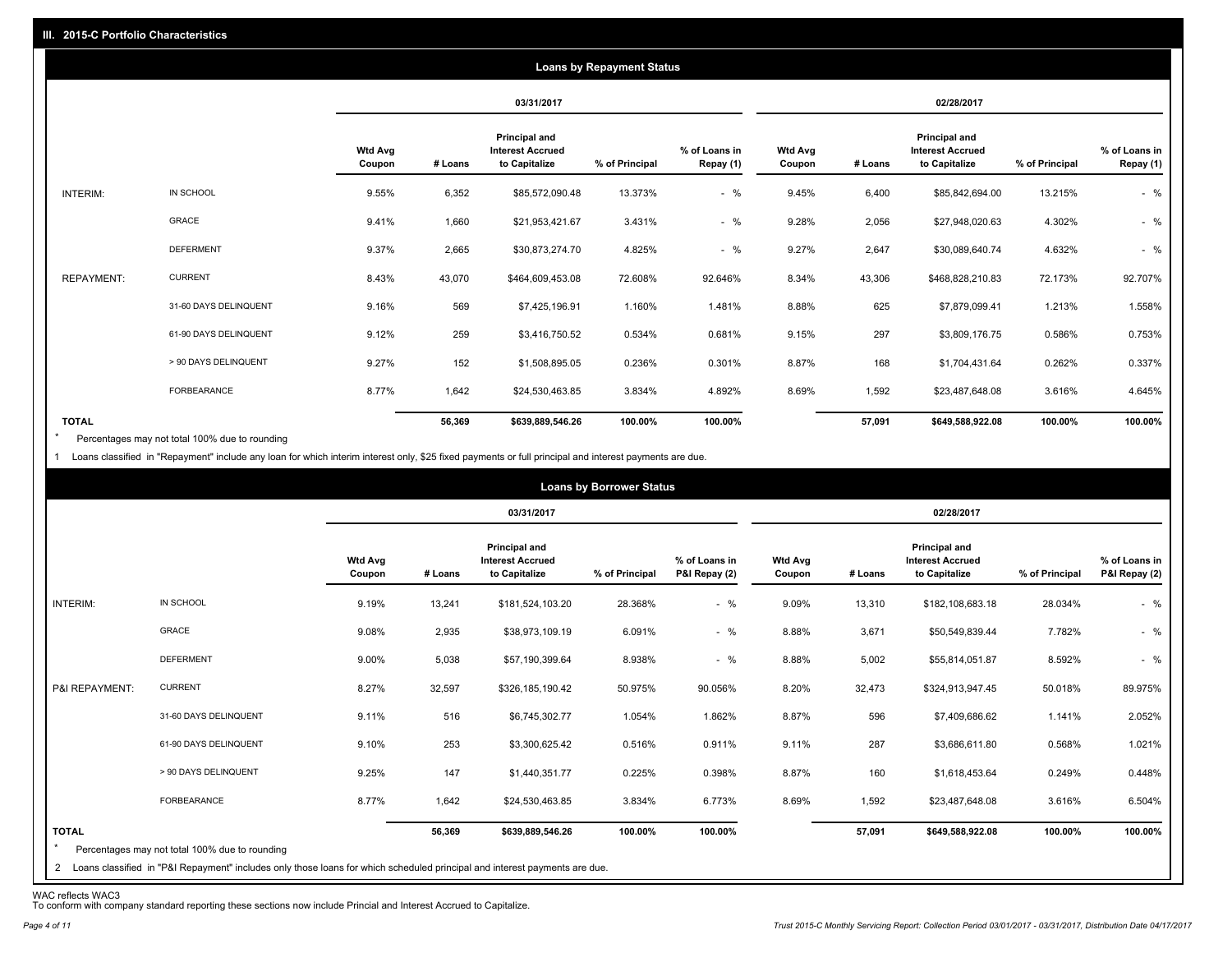|                                                                                                  | 3/31/2017        | 2/28/2017        |
|--------------------------------------------------------------------------------------------------|------------------|------------------|
| Pool Balance                                                                                     | \$639,889,546.26 | \$649,588,922.08 |
| Total # Loans                                                                                    | 56,369           | 57,091           |
| Total # Borrowers                                                                                | 39,741           | 40,218           |
| Weighted Average Coupon                                                                          | 8.75%            | 8.67%            |
| Weighted Average Remaining Term                                                                  | 121.06           | 121.31           |
| Percent of Pool - Cosigned                                                                       | 92.8%            | 92.8%            |
| Percent of Pool - Non Cosigned                                                                   | 7.2%             | 7.2%             |
| Borrower Interest Accrued for Period                                                             | \$4,402,436.84   | \$4,023,272.03   |
| <b>Outstanding Borrower Interest Accrued</b>                                                     | \$40,570,807.69  | \$41,395,280.49  |
| Gross Principal Realized Loss - Periodic                                                         | \$654,286.76     | \$506,361.28     |
| Gross Principal Realized Loss - Cumulative                                                       | \$8,627,185.35   | \$7,972,898.59   |
| Recoveries on Realized Losses - Periodic                                                         | \$27,944.50      | \$54,879.35      |
| Recoveries on Realized Losses - Cumulative                                                       | \$466,385.32     | \$438,440.82     |
| Net Losses - Periodic                                                                            | \$626,342.26     | \$451,481.93     |
| Net Losses - Cumulative                                                                          | \$8,160,800.03   | \$7,534,457.77   |
| Non-Cash Principal Activity - Capitalized Interest                                               | \$2,348,829.40   | \$2,080,369.86   |
| Since Issued Total Constant Prepayment Rate (CPR) (1)                                            | 8.42%            | 8.11%            |
| <b>Loan Substitutions</b>                                                                        | \$0.00           | \$0.00           |
| <b>Cumulative Loan Substitutions</b>                                                             | \$0.00           | \$0.00           |
| <b>Unpaid Servicing Fees</b>                                                                     | \$0.00           | \$0.00           |
| <b>Unpaid Administration Fees</b>                                                                | \$0.00           | \$0.00           |
| <b>Unpaid Carryover Servicing Fees</b>                                                           | \$0.00           | \$0.00           |
| Note Interest Shortfall                                                                          | \$0.00           | \$0.00           |
| Loans in Modification                                                                            | \$15,280,651.16  | \$14,513,760.88  |
| % of Loans in Modification as a % of Loans in Repayment (P&I)                                    | 4.53%            | 4.30%            |
|                                                                                                  |                  |                  |
| % Annualized Gross Principal Realized Loss - Periodic as a %<br>of Loans in Repayment (P&I) * 12 | 2.33%            | 1.80%            |
| % Gross Principal Realized Loss - Cumulative as a % of<br>Original Pool Balance                  | 1.15%            | 1.06%            |

(1) For additional information, see 'Since Issued CPR Methodology' found on page 11 of this report.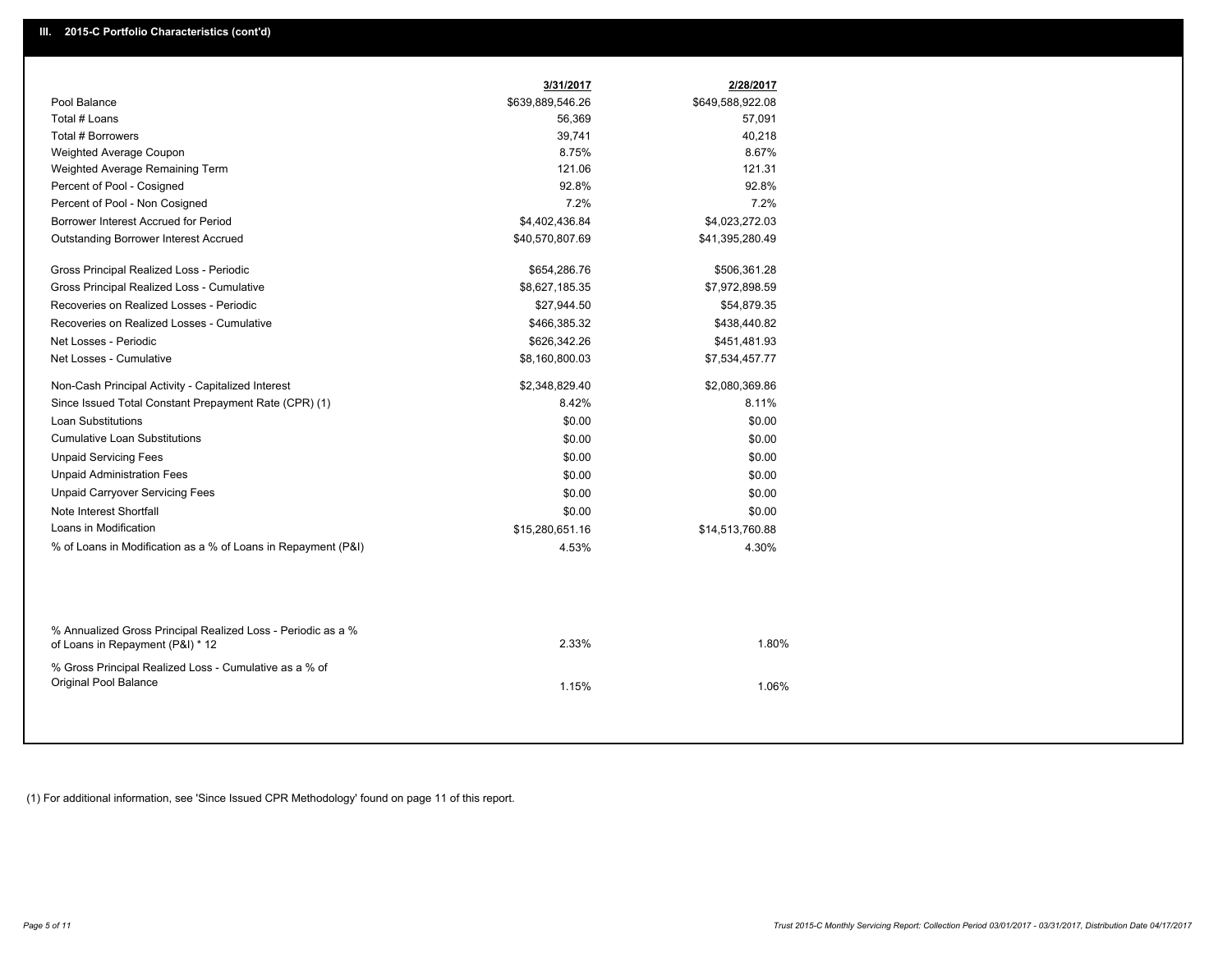#### **Loan Program**  A

|                                    | Weighted<br><b>Average Coupon</b> | # LOANS | <b>\$ AMOUNT</b> | $%$ *     |
|------------------------------------|-----------------------------------|---------|------------------|-----------|
| - Smart Option Interest-Only Loans | 7.73%                             | 12,793  | \$113,934,291.28 | 17.805%   |
| - Smart Option Fixed Pay Loans     | 8.59%                             | 15,006  | \$202,324,260.63 | 31.619%   |
| - Smart Option Deferred Loans      | 9.07%                             | 28,570  | \$323,630,994.35 | 50.576%   |
| - Other Loan Programs              | $0.00\%$                          | 0       | \$0.00           | $0.000\%$ |
| <b>Total</b>                       | 8.68%                             | 56,369  | \$639,889,546.26 | 100.000%  |

\* Percentages may not total 100% due to rounding

B

C

**Index Type**

|                       | Weighted<br><b>Average Coupon</b> | # LOANS | <b>\$ AMOUNT</b> | % *       |
|-----------------------|-----------------------------------|---------|------------------|-----------|
| - Fixed Rate Loans    | 8.94%                             | 10,461  | \$135,226,345.59 | 21.133%   |
| - LIBOR Indexed Loans | 8.61%                             | 45,908  | \$504,663,200.67 | 78.867%   |
| - Other Index Rates   | $0.00\%$                          | 0       | \$0.00           | $0.000\%$ |
| <b>Total</b>          | 8.68%                             | 56,369  | \$639,889,546.26 | 100.000%  |

\* Percentages may not total 100% due to rounding

# **Weighted Average Recent FICO**

| $0 - 639$<br>640 - 669<br>670 - 699<br>700 - 739 | 3,733<br>3,262<br>6,470 | \$37,424,351.20<br>\$35,192,853.62<br>\$73,296,662.02 | 5.849%<br>5.500% |
|--------------------------------------------------|-------------------------|-------------------------------------------------------|------------------|
|                                                  |                         |                                                       |                  |
|                                                  |                         |                                                       |                  |
|                                                  |                         |                                                       | 11.455%          |
|                                                  | 12,645                  | \$143,450,215.59                                      | 22.418%          |
| $740 +$                                          | 30,250                  | \$350,473,067.55                                      | 54.771%          |
| $N/A$ <sub>(1)</sub>                             | 9                       | \$52,396.28                                           | 0.008%           |
| Total                                            | 56,369                  | \$639,889,546.26                                      | 100.000%         |

WAC reflects WAC3

To conform with company standard reporting these sections now include Princial and Interest Accrued to Capitalize.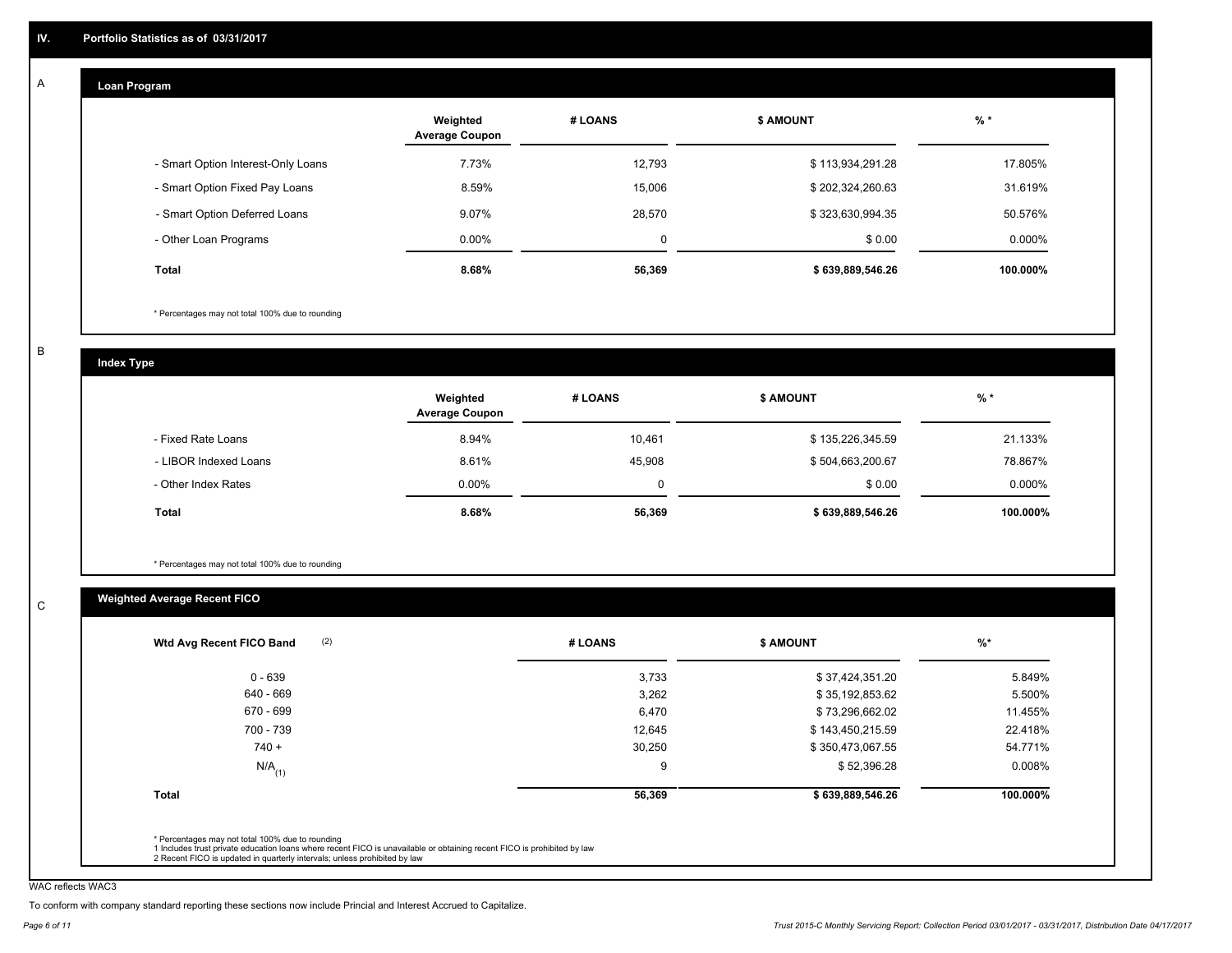| ۷. |       | 2015-C Reserve Account and Principal Distribution Calculations                                      |                  |  |
|----|-------|-----------------------------------------------------------------------------------------------------|------------------|--|
| А. |       | <b>Reserve Account</b>                                                                              |                  |  |
|    |       | Specified Reserve Account Balance                                                                   | \$1,884,455.00   |  |
|    |       | Actual Reserve Account Balance                                                                      | \$1,884,455.00   |  |
| В. |       | <b>Principal Distribution Amount</b>                                                                |                  |  |
|    | j.    | Class A Notes Outstanding                                                                           | \$436,862,531.28 |  |
|    | ii.   | Pool Balance                                                                                        | \$639,889,546.26 |  |
|    | iii.  | First Priority Principal Distribution Amount (i - ii)                                               | \$0.00           |  |
|    |       |                                                                                                     |                  |  |
|    | iv.   | Class A and B Notes Outstanding                                                                     | \$506,862,531.28 |  |
|    | v.    | First Priority Principal Distribution Amount                                                        | \$0.00           |  |
|    | vi.   | Pool Balance                                                                                        | \$639,889,546.26 |  |
|    | vii.  | Specified Overcollateralization Amount                                                              | \$191,966,863.88 |  |
|    | viii. | Available Funds (after payment of waterfall items A through H)                                      | \$11,487,425.98  |  |
|    | ix.   | <b>Class C Notes Outstanding</b>                                                                    | \$50,000,000.00  |  |
|    | х.    | Regular Principal Distribution Amount (if (iv > 0, (iv - v) - (vi - vii), min(viii, ix))            | \$58,939,848.90  |  |
|    |       |                                                                                                     |                  |  |
|    | xi.   | Pool Balance                                                                                        | \$639,889,546.26 |  |
|    | xii.  | 10% of Initial Pool Balance                                                                         | \$74,963,981.87  |  |
|    | xiii. | First Priority Principal Distribution Amount                                                        | \$0.00           |  |
|    | XIV.  | Regular Principal Distribution Amount                                                               | \$58,939,848.90  |  |
|    | XV.   | Available Funds (after payment of waterfall items A through J)                                      | \$0.00           |  |
|    |       | xvi. Additional Principal Distribution Amount (if( $ix \le x$ , min( $xv$ , $xi$ - $xiii - xiv$ ))) | \$0.00           |  |
|    |       |                                                                                                     |                  |  |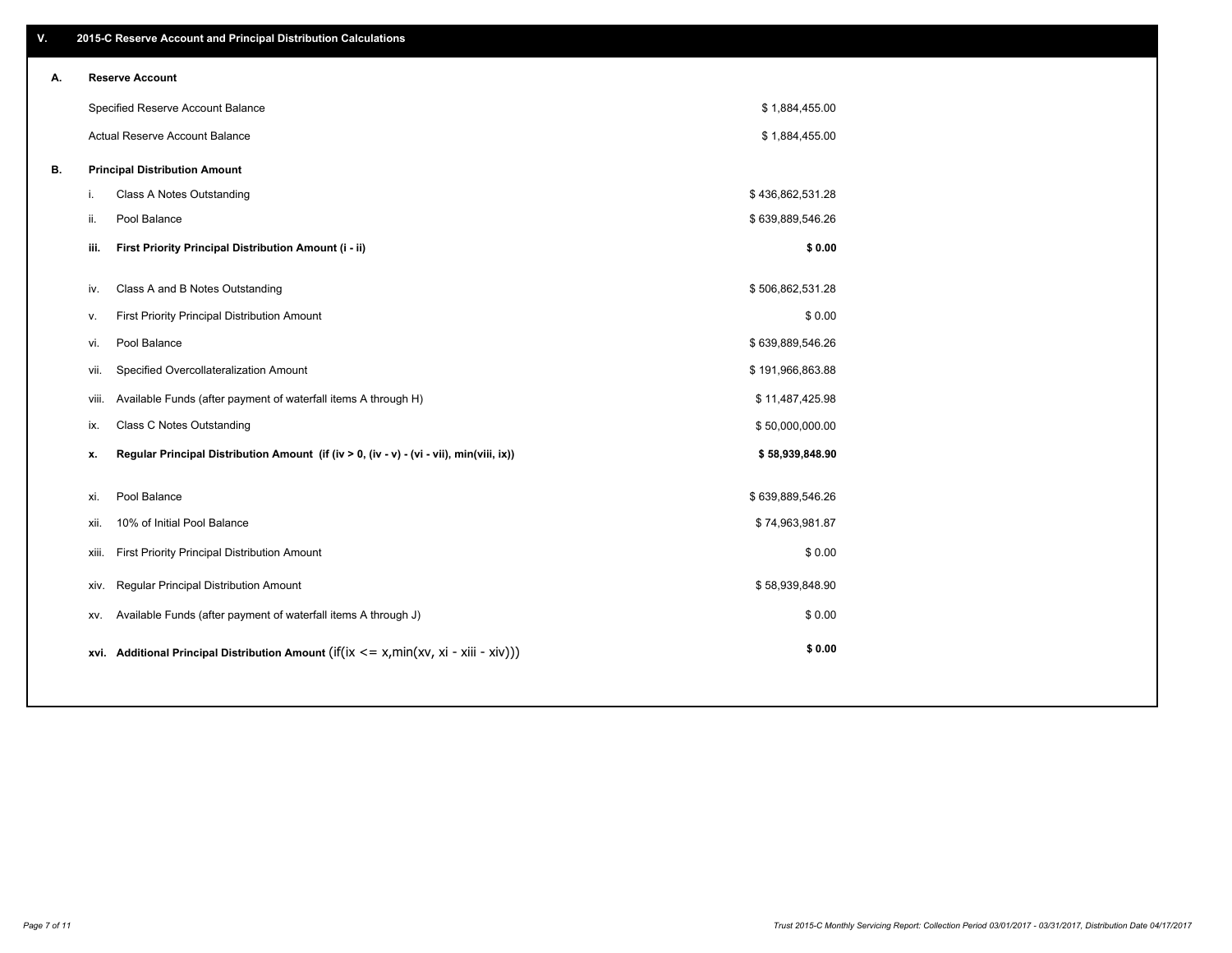|              |                                                                                   | Paid                 | <b>Funds Balance</b>               |
|--------------|-----------------------------------------------------------------------------------|----------------------|------------------------------------|
|              | <b>Total Available Funds</b>                                                      |                      | \$13,270,069.99                    |
| $\mathsf{A}$ | <b>Trustee Fees</b>                                                               | \$0.00               | \$13,270,069.99                    |
| B            | <b>Servicing Fees</b>                                                             | \$408,400.49         | \$12,861,669.50                    |
| C            | i. Administration Fees<br>ii. Unreimbursed Administrator Advances plus any Unpaid | \$8,333.00<br>\$0.00 | \$12,853,336.50<br>\$12,853,336.50 |
| D            | Class A Noteholders Interest Distribution Amount                                  | \$974,243.85         | \$11,879,092.65                    |
| Е            | <b>First Priority Principal Payment</b>                                           | \$0.00               | \$11,879,092.65                    |
| F            | Class B Noteholders Interest Distribution Amount                                  | \$204,166.67         | \$11,674,925.98                    |
| G            | Class C Noteholders Interest Distribution Amount                                  | \$187,500.00         | \$11,487,425.98                    |
| н            | <b>Reinstatement Reserve Account</b>                                              | \$0.00               | \$11,487,425.98                    |
|              | <b>Regular Principal Distribution</b>                                             | \$11,487,425.98      | \$0.00                             |
| J            | <b>Carryover Servicing Fees</b>                                                   | \$0.00               | \$0.00                             |
| K            | Additional Principal Distribution Amount                                          | \$0.00               | \$0.00                             |
| ч.           | <b>Unpaid Expenses of Trustee</b>                                                 | \$0.00               | \$0.00                             |
| М            | Unpaid Expenses of Administrator                                                  | \$0.00               | \$0.00                             |
| N            | Remaining Funds to the Residual Certificateholders                                | \$0.00               | \$0.00                             |

# **Waterfall Conditions**

|      | Pool Balance                                                                     | \$639,889,546.26 |
|------|----------------------------------------------------------------------------------|------------------|
| Ш.   | Class A and B Notes Outstanding                                                  | \$506,862,531.28 |
| iii. | Class C Noteholders' Interest Distribution Ratio (i / ii)                        | 126.25%          |
| IV.  | Minimum Ratio                                                                    | 110.00%          |
| v.   | Is the Class C Noteholders' Interest Distribution Condition Satisfied (iii > iv) | $\check{ }$      |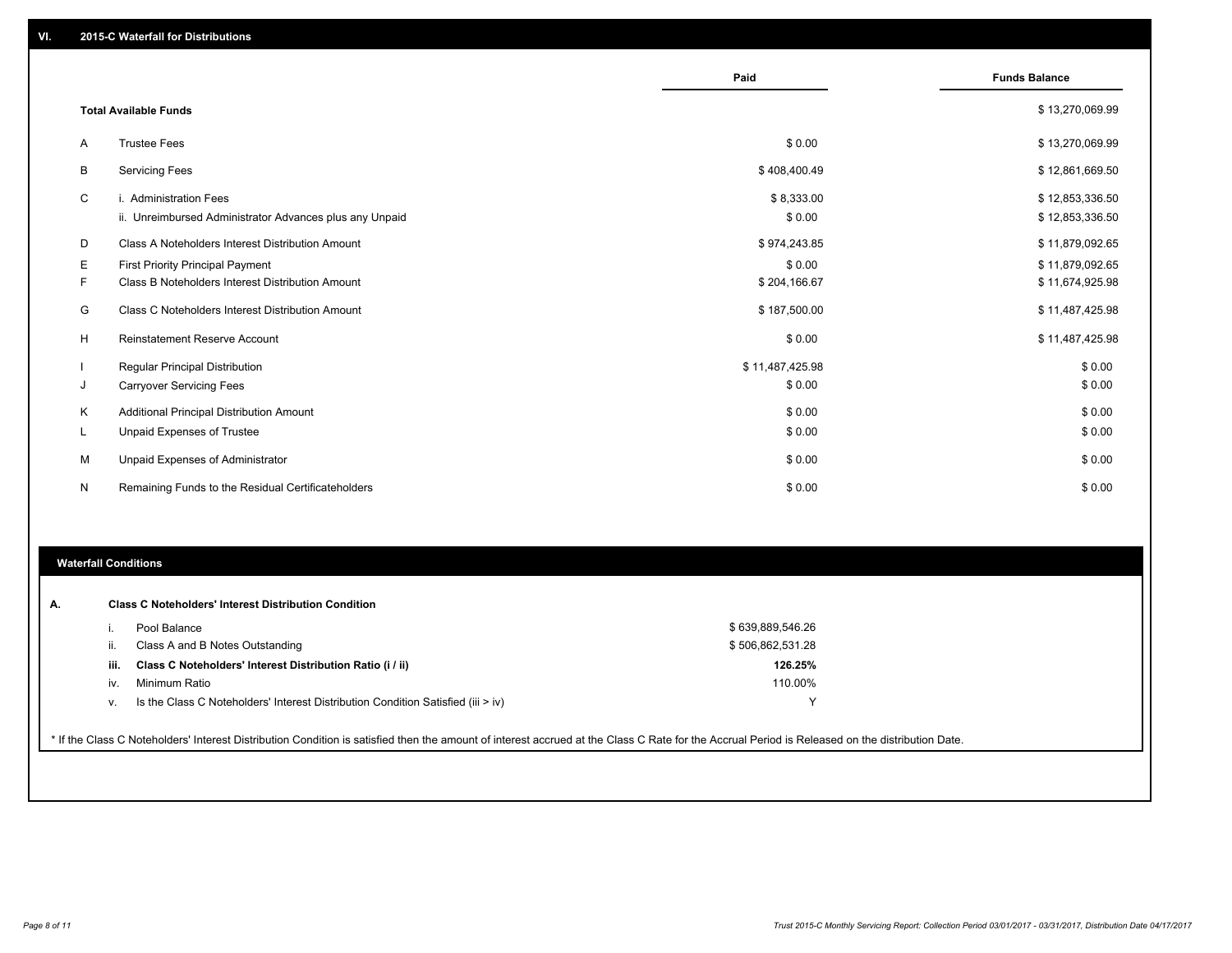| <b>Distribution Amounts</b>                                |                         |                         |                         |
|------------------------------------------------------------|-------------------------|-------------------------|-------------------------|
|                                                            | A <sub>1</sub>          | A <sub>2</sub> A        | A <sub>2</sub> B        |
| Cusip/Isin                                                 | 78448RAA4               | 78448RAB2               | 78448RAC0               |
| <b>Beginning Balance</b>                                   | \$54,862,531.28         | \$207,000,000.00        | \$100,000,000.00        |
| Index                                                      | <b>LIBOR</b>            | <b>FIXED</b>            | <b>LIBOR</b>            |
| Spread/Fixed Rate                                          | 0.90%                   | 2.75%                   | 1.40%                   |
| Record Date (Days Prior to Distribution)                   | 1 NEW YORK BUSINESS DAY | 1 NEW YORK BUSINESS DAY | 1 NEW YORK BUSINESS DAY |
| <b>Accrual Period Begin</b>                                | 3/15/2017               | 3/15/2017               | 3/15/2017               |
| <b>Accrual Period End</b>                                  | 4/17/2017               | 4/15/2017               | 4/17/2017               |
| Daycount Fraction                                          | 0.09166667              | 0.08333333              | 0.09166667              |
| Interest Rate*                                             | 1.81222%                | 2.75000%                | 2.31222%                |
| <b>Accrued Interest Factor</b>                             | 0.001661202             | 0.002291667             | 0.002119535             |
| <b>Current Interest Due</b>                                | \$91,137.73             | \$474,375.00            | \$211,953.50            |
| Interest Shortfall from Prior Period Plus Accrued Interest | $\mathsf{\$}$ -         | $\mathsf{\$}$ -         | $\mathsf{\$}$ -         |
| <b>Total Interest Due</b>                                  | \$91,137.73             | \$474,375.00            | \$211,953.50            |
| <b>Interest Paid</b>                                       | \$91,137.73             | \$474,375.00            | \$211,953.50            |
| <b>Interest Shortfall</b>                                  | $\mathsf{\$}$ -         | $\mathsf{\$}$ -         | $\mathsf{\$}$ -         |
| <b>Principal Paid</b>                                      | \$11,487,425.98         | $\frac{2}{3}$ -         | $\mathsf{\$}$ -         |
| <b>Ending Principal Balance</b>                            | \$43,375,105.30         | \$207,000,000.00        | \$100,000,000.00        |
| Paydown Factor                                             | 0.057725759             | 0.000000000             | 0.000000000             |
| <b>Ending Balance Factor</b>                               | 0.217965353             | 1.000000000             | 1.000000000             |

\* Pay rates for Current Distribution. For the interest rates applicable to the next distribution date, please see https://www.salliemae.com/about/investors/data/SMBabrate.txt.

**VII. 2015-C Distributions**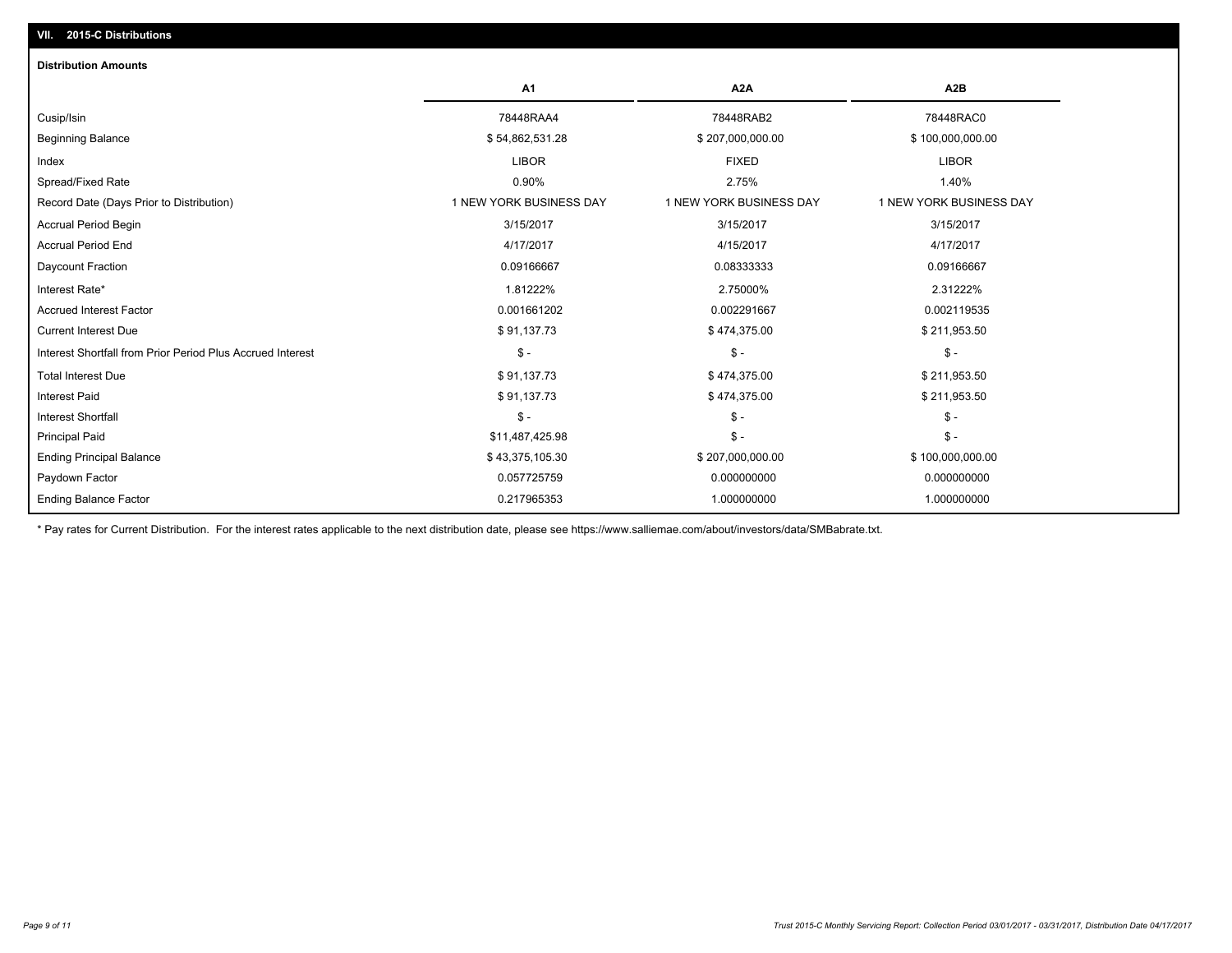| A3<br>в<br>78448RAD8<br>78448RAE6<br>Cusip/Isin                                                  | С<br>78448RAF3<br>\$50,000,000.00<br><b>FIXED</b><br>4.50% |
|--------------------------------------------------------------------------------------------------|------------------------------------------------------------|
|                                                                                                  |                                                            |
|                                                                                                  |                                                            |
| <b>Beginning Balance</b><br>\$75,000,000.00<br>\$70,000,000.00                                   |                                                            |
| <b>LIBOR</b><br><b>FIXED</b><br>Index                                                            |                                                            |
| Spread/Fixed Rate<br>3.50%<br>1.95%                                                              |                                                            |
| 1 NEW YORK BUSINESS DAY<br>1 NEW YORK BUSINESS DAY<br>Record Date (Days Prior to Distribution)   | 1 NEW YORK BUSINESS DAY                                    |
| <b>Accrual Period Begin</b><br>3/15/2017<br>3/15/2017                                            | 3/15/2017                                                  |
| <b>Accrual Period End</b><br>4/15/2017<br>4/17/2017                                              | 4/15/2017                                                  |
| Daycount Fraction<br>0.09166667<br>0.08333333                                                    | 0.08333333                                                 |
| Interest Rate*<br>2.86222%<br>3.50000%                                                           | 4.50000%                                                   |
| <b>Accrued Interest Factor</b><br>0.002623702<br>0.002916667                                     | 0.003750000                                                |
| \$196,777.62<br><b>Current Interest Due</b><br>\$204,166.67                                      | \$187,500.00                                               |
| Interest Shortfall from Prior Period Plus Accrued Interest<br>$\mathsf{\$}$ -<br>$\mathsf{\$}$ - | $\mathsf{\$}$ -                                            |
| <b>Total Interest Due</b><br>\$196,777.62<br>\$204,166.67                                        | \$187,500.00                                               |
| <b>Interest Paid</b><br>\$196,777.62<br>\$204,166.67                                             | \$187,500.00                                               |
| $\mathsf{\$}$ -<br>$\mathsf{\$}$ -<br><b>Interest Shortfall</b>                                  | $\mathcal{S}$ -                                            |
| $\mathsf{\$}$ -<br>$S -$<br><b>Principal Paid</b>                                                | $\mathsf{\$}$ -                                            |
| \$75,000,000.00<br><b>Ending Principal Balance</b><br>\$70,000,000.00                            | \$50,000,000.00                                            |
| 0.000000000<br>0.000000000<br>Paydown Factor                                                     | 0.000000000                                                |
| <b>Ending Balance Factor</b><br>1.000000000<br>1.000000000                                       | 1.000000000                                                |

\* Pay rates for Current Distribution. For the interest rates applicable to the next distribution date, please see https://www.salliemae.com/about/investors/data/SMBabrate.txt.

**VII. 2015-C Distributions**